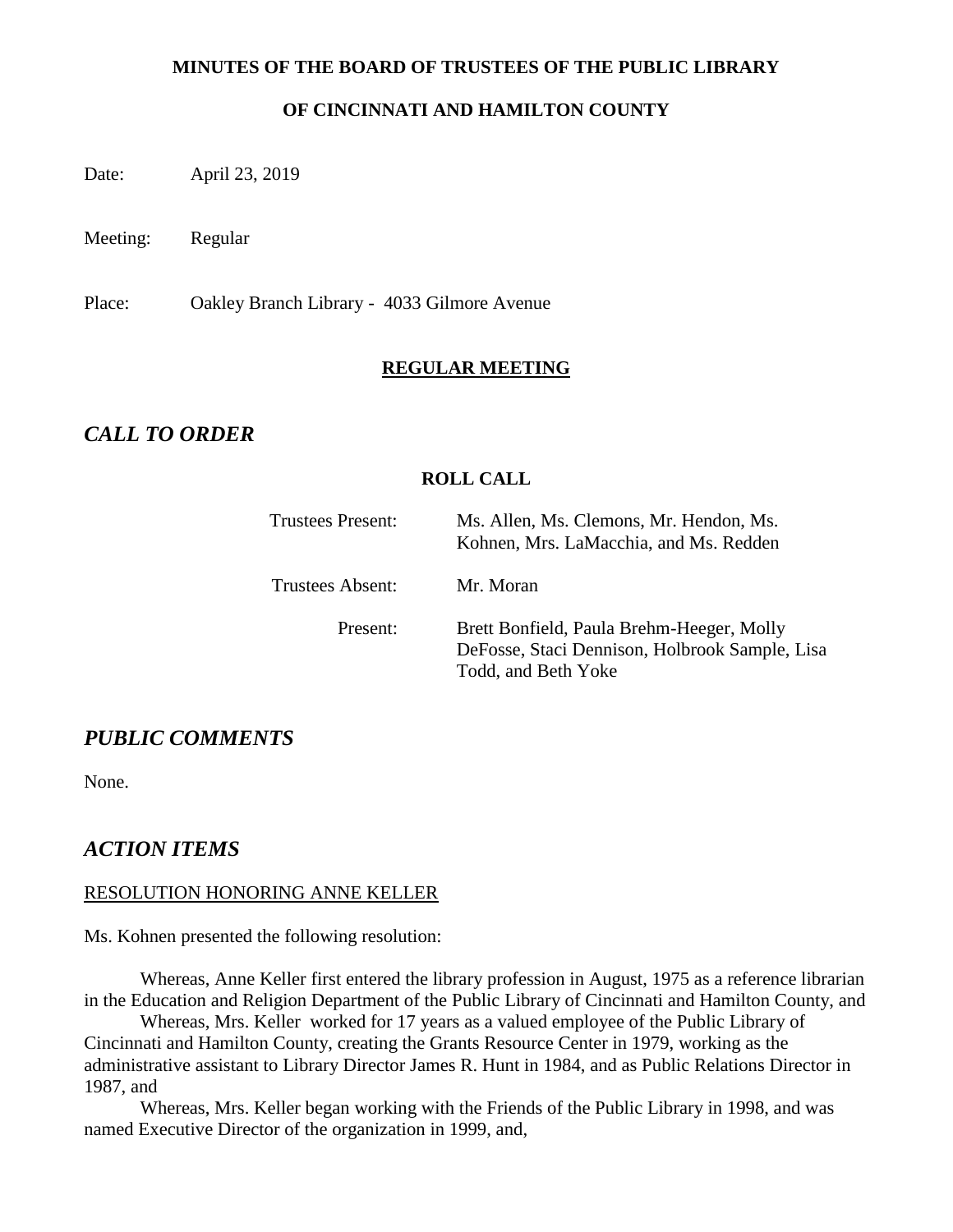Whereas, Mrs. Keller helped the Friends expand the number and location of books sales and move the Friends from its facility on Dana Avenue to the current Hartwell warehouse in 2001, expanding the staff to eight part-time employees, and,

Whereas, While serving as the Executive Director of the Friends, she helped the organization provide \$100,000 in seed money to the Library Foundation, and,

Whereas, While serving as the Executive Director of the Friends, she helped raise more than \$3.2 million to support the events, services, and collection of the Public Library of Cincinnati and Hamilton County, and,

Whereas, Throughout her tenure with the Friends of the Public Library, Mrs. Keller kept pace with the Library's advancing technology, new services, and growing facilities by supporting programs, purchasing materials and equipment, and advocating for Library funding,

NOW THEREFORE, BE IT RESOLVED in recognition of his years of devoted service, the Members of the Board of Trustees thank and commend Anne Keller for her dedicated service to the Public Library of Cincinnati and Hamilton County.

BE IT FURTHER RESOLVED that a copy of this Resolution be spread upon the Minutes of the Board of Trustees of the Public Library of Cincinnati and Hamilton County.

Ms. Kohnen moved that the Board adopt the resolution as it is written.

Mrs. LaMacchia seconded.

Voting for the motion: Ms. Allen, Ms. Clemons, Mr. Hendon, Ms. Kohnen, Mrs. LaMacchia, and Ms. Redden … 6 ayes. The motion carried. **(07-2019)**.

Ms. Brehm-Heeger requested the Board approve an updated Photography and Videotaping in the Public Library policy and Mrs. LaMacchia moved to:

Approve the proposed changes to the Photography and Videotaping in the Public Library Policy.

The Library has updated the Photographing and Videotaping policy (Exhibit I). These updates have been reviewed by the Hamilton County Prosecutor's office. Additionally, the Library intends to post this notice outside of any Library program or event where Library staff may be photographing or recording: "This program may be photographed or videotaped for Library promotional or historical purposes. Notify Library staff if you prefer not to be documented." This notice will be used in place of our current "consent to be photographed" form.

#### Current Policy: Photographing and Videotaping in the Public Library Policy

Photography or videotaping is generally permitted if it is for general Public Library promotion by the media, student projects, and/or strictly for personal use.

In order to protect the rights of individual Library customers and to reduce distractions, photographing and videotaping on Library property are restricted as follows:

Under no circumstances may the public, members of the media, or Library staff take photographs or videotape without the express permission of any Library customers who would be prominently included within the composition.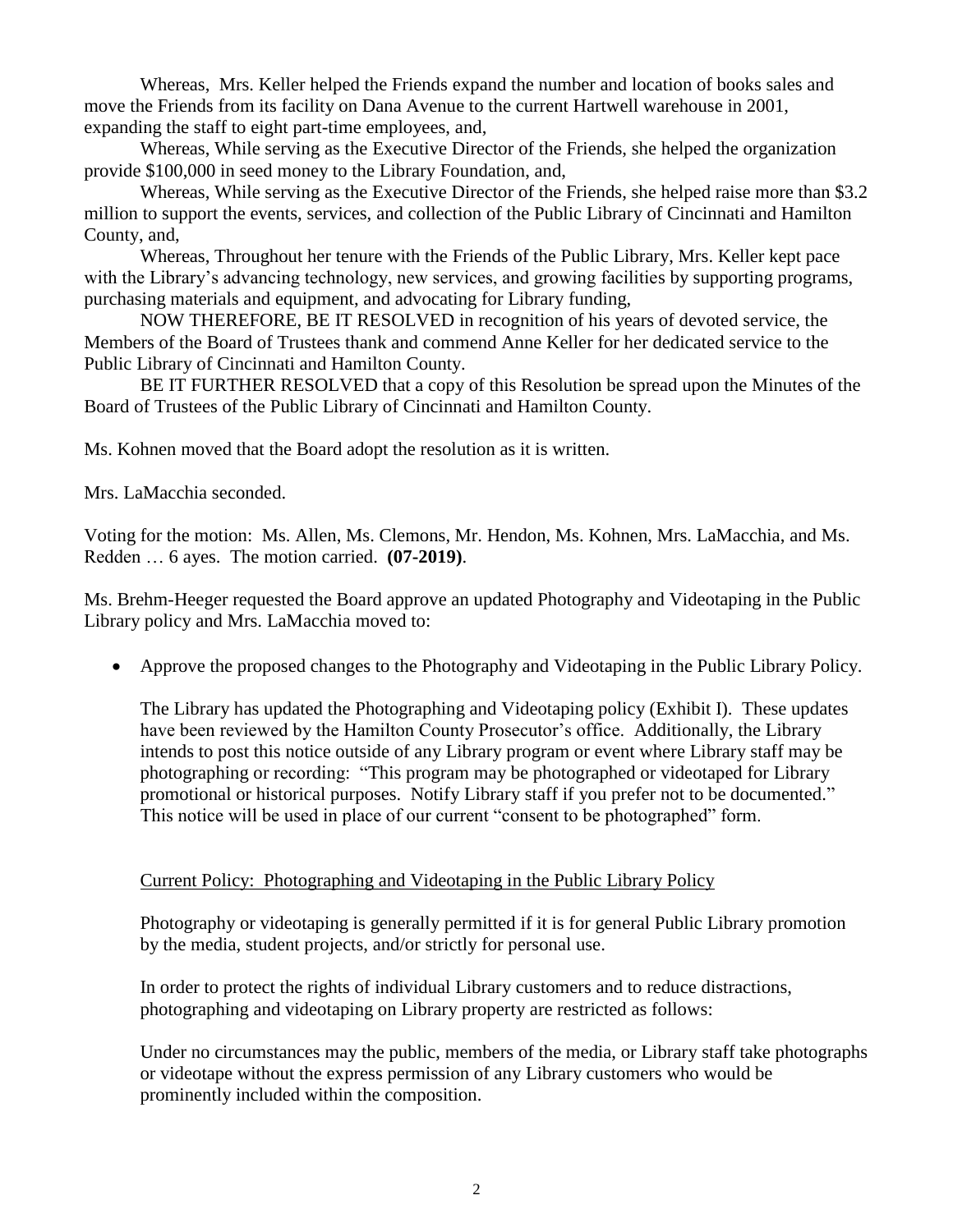Requests to photograph or videotape for commercial purposes are not permitted without approval by The Eva Jane Romaine Coombe Director of the Library. Requests for permission to photograph or videotape for commercial purposes must be submitted in writing for review by The Eva Jane Romaine Coombe Director.

#### Proposed Policy: Photographing and Videotaping in the Public Library Policy

Photography or videotaping is generally permitted if it is for general Public Library promotion by the media, student projects, and/or strictly for personal use.

Photography on Library property in generally permitted provided it is not disturbing customers or invading their personal space.

Requests to photograph or videotape for commercial purposes are not permitted without approval by The Eva Jane Romaine Coombe Director of the Library. Requests for permission to photograph or videotape for commercial purposes must be submitted in writing for review by The Eva Jane Romaine Coombe Director.

#### Ms. Redden seconded.

Voting for the motion: Ms. Allen, Ms. Clemons, Mr. Hendon, Ms. Kohnen, Mrs. LaMacchia, and Ms. Redden … 6 ayes. The motion carried. **(08-2019)**.

Ms Kohnen presented the following and Ms. Allen moved to:

• Approve the 2020 Budget:

### 2020 BUDGET

The Hamilton County Budget Commission has allowed the Library to file modified tax budgets since fiscal year 2005, with the understanding that ongoing approval is subject to annual review. A request to submit a modified 2020 budget was submitted to the Budget Commission on March 14, 2019.

The Library is required to submit its annual budget to Hamilton County by May 31, 2019. The proposed 2020 operating budget balances current funding expectations, current operating costs, and capital project plans. The capital budget has been constructed on the basis of need – that is, what's needed to fund top priorities for capital building and improvement projects. The completion of the Facility Master Plan will provide a more informed capital budget for the next several years once it is completed.

#### OPERATING BUDGET

The proposed general fund operating budget of \$65,405,000 is approximately 3.9% greater than 2019 appropriations. It provides allowances for increases in salary rates and other categories of expenditure in support of the strategic plan of the organization.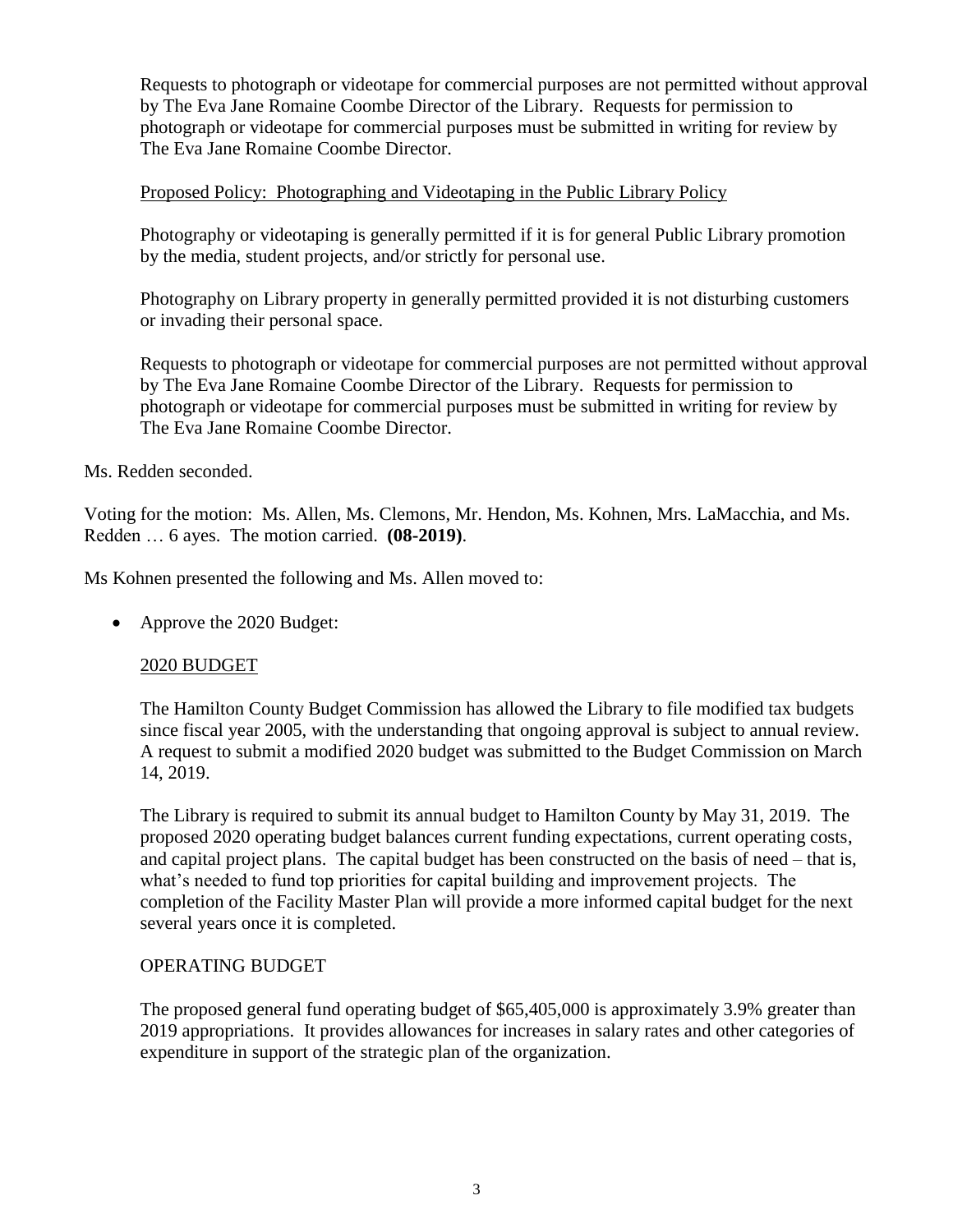#### **The Public Library of Cincinnati and Hamilton County 2020**

| General Fund                 |               |                |  |  |  |  |
|------------------------------|---------------|----------------|--|--|--|--|
|                              | 2019          | 2020           |  |  |  |  |
| <b>Beginning Balance</b>     | 13,455,000.00 | 13,455,000.00  |  |  |  |  |
| <b>Public Library Fund</b>   | 39,886,750.00 | 58,422,277.00  |  |  |  |  |
| Local Tax Lew                | 37,313,249.00 | 36,971,223.00  |  |  |  |  |
| Subtotal                     | 77,199,999.00 | 95,393,500.00  |  |  |  |  |
| Other Library Revenue        | 3,255,001.00  | 3,131,500.00   |  |  |  |  |
| <b>Total Receipts</b>        | 80,455,000.00 | 98,525,000.00  |  |  |  |  |
|                              |               |                |  |  |  |  |
| <b>Operating Expenditure</b> | 62,955,000.00 | 65,405,000.00  |  |  |  |  |
| <b>Transfers Out</b>         | 17,500,000.00 | 44,825,000.00  |  |  |  |  |
| <b>Total Expenditure</b>     | 80,455,000.00 | 110,230,000.00 |  |  |  |  |
|                              |               |                |  |  |  |  |
| <b>Ending Balance</b>        | 13,455,000.00 | 1,750,000.00   |  |  |  |  |
| Less Contingency             |               | 1,750,000.00   |  |  |  |  |
| <b>Available Balance</b>     | 13,455,000.00 |                |  |  |  |  |

#### CAPITAL BUDGET

The capital budget includes the remaining anticipated projects identified in the 2016 comprehensive facilities plan. This list will be updated upon completion of the Facility Master Plan at the end of 2019.

| \$ | 14,325,000 Ongoing Maintenance                 |
|----|------------------------------------------------|
|    | 3,500,000 elevator upgrade and skylight        |
|    | 3,000,000 Main Library updates                 |
|    | 1,000,000 System wide signage project          |
|    | 5,000,000 Miami Township Branch replacement    |
|    | 3,000,000 Greenhills Branch Replacement        |
|    | 3,000,000 Elmwood Place Branch Replacement     |
|    | 3,000,000 Mt. Healthy Branch Replacement       |
|    | 1,500,000 Hyde Park Renovation                 |
|    | 2,500,000 Norwood auditorium and accessibility |
|    | 5,000,000 Accessibility Projects               |

**\$ 44,825,000**

#### **CONTINGENCIES**

The budget reserves two contingencies  $- a $1,750,000$  operating contingency (3%) in the General Fund and a \$2,000,000 capital contingency in the Building and Repair Fund.

#### FUNDING – CARRYFORWARD & REQUIRED NEW FUNDING

The General Fund expects to end 2019 with \$13,455,000 of available funding. To fund the 2020 budget, the Library will need intergovernmental revenue of almost \$95.4 million. The source of that revenue is the Public Library Fund (PLF) and local property taxes. For budget purposes, property tax receipts for 2020 are estimated at \$36,971,223 which is approximately the amount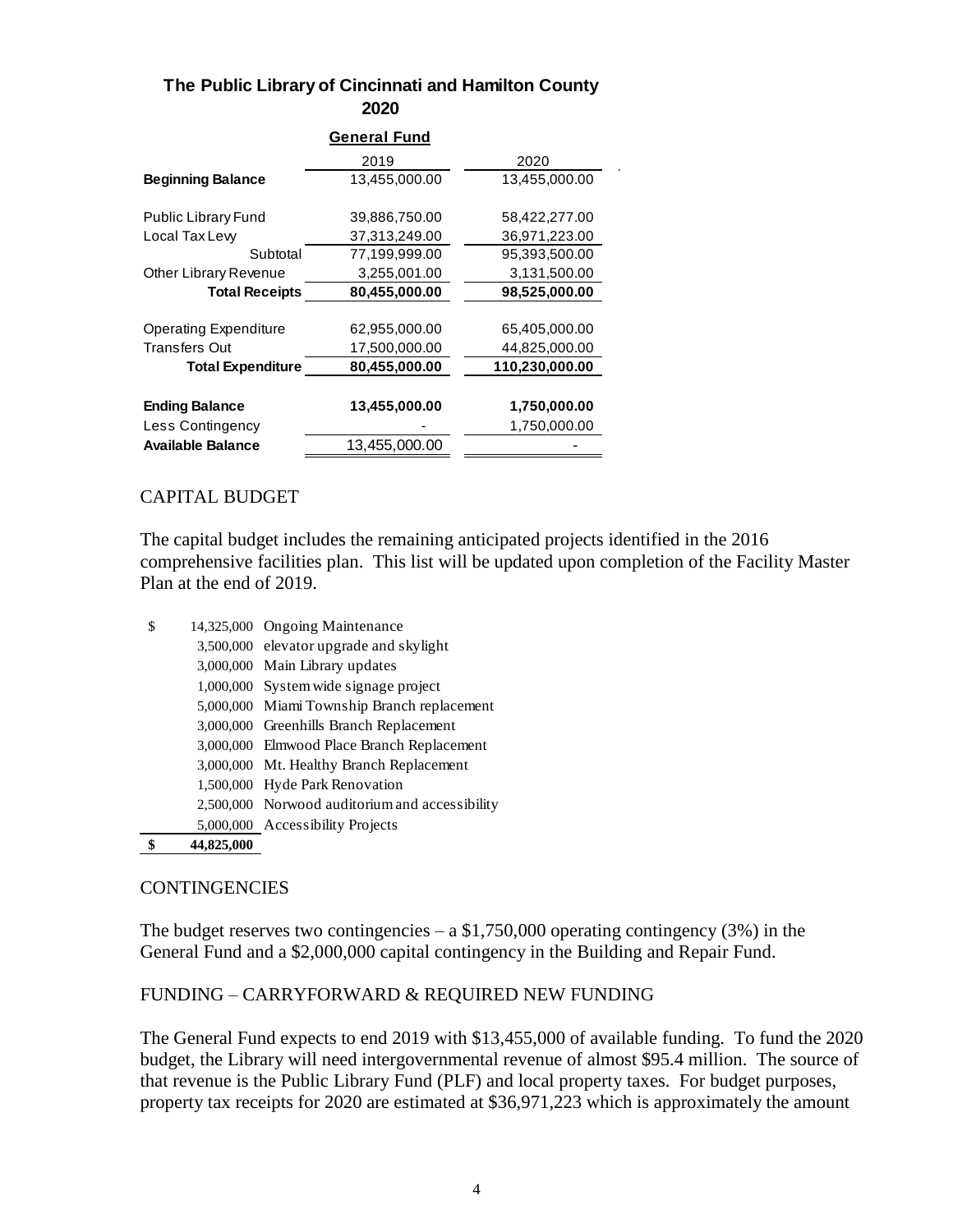expected for 2019. The balance of the intergovernmental revenue, \$58,422,277, is being requested from the PLF.

- Approve the conceptual design for the Price Hill Branch Accessibility Project, which includes the majority of active public service on the lower level entering at grade level from the rear of the building. There will be elevator access to the second floor with controlled access to meeting rooms and an adult reading area. The addition and parking will primarily be on the south side (rear) of the lot. The details will be worked through during the schematic design phase with anticipated completion at the end of June 2019.
- Authorize the Eva Jane Romaine Coombe Director to enter into a contract with Messer Construction Co. as the firm most qualified for Construction Manager of the Price Hill Branch Accessibility project. The Library received Statements of Qualifications from three firms interested in providing construction management services for the project and ranks the top three firms as follows:
	- 1. Messer Construction Co.
	- 2. Megen Construction Company
	- 3. Diversified Facility Solutions
- Approve the award of the contract to lowest responsible bidder, Leo J. Brielmeier Co. and approve the Distribution Center Renovation Project Budget including the contingency of 10% as follows:

| <i>Project budget:</i>            |           |
|-----------------------------------|-----------|
| Contract:                         | \$518,500 |
| Contingency:                      | 51,850    |
| <b>Total Construction Budget:</b> | \$570,350 |

- Authorize the Eva Jane Romaine Coombe Director to approve change orders that do not increase the overall budget and to execute the Certificate of Substantial Completion for the Distribution Center Renovation Project. All change orders will be reported to the Board for confirmation.
- Approve the award of the contracts to lowest responsible bidders and approve the 2018 Energy Retrofit Project Budget including the contingency of 10% as follows:

| Contractor                             | <b>Bid</b> |  |
|----------------------------------------|------------|--|
|                                        |            |  |
| \$<br><b>Preferred Fire Protection</b> | 847,800    |  |
| EAP, Inc.                              | 281,500    |  |
| Blackmore and Glunt, Inc.              | 205,850    |  |
| Atkins & Stang, Inc.                   | 702,000    |  |
| The Geiler Co.                         | 2,387,815  |  |
|                                        |            |  |
|                                        | 4,424,965  |  |
|                                        | 442,496    |  |
|                                        | 4,867,461  |  |
|                                        | \$         |  |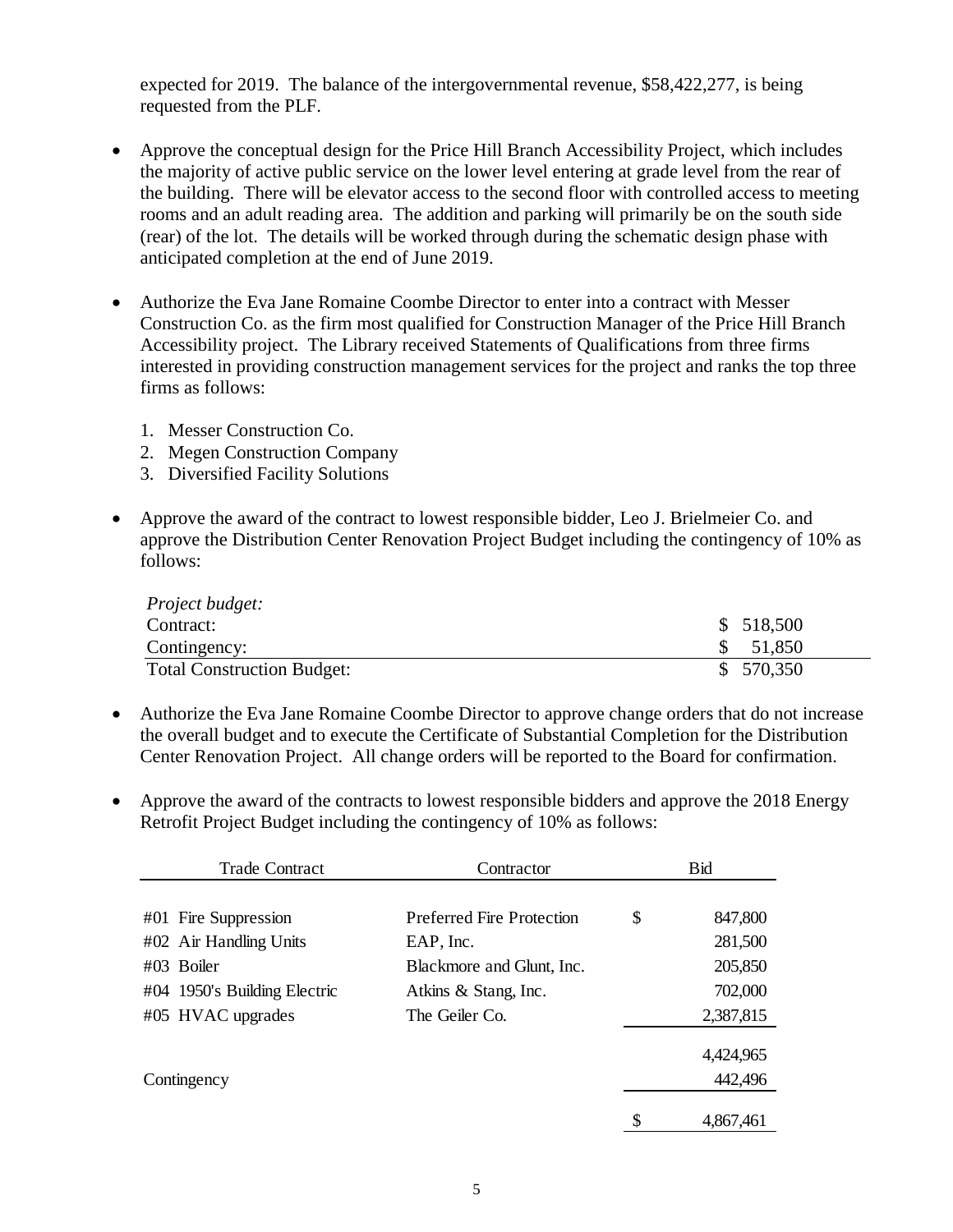Authorize the Eva Jane Romaine Coombe Director to approve change orders that do not increase the overall budget and to execute the Certificate of Substantial Completion for the 2018 Energy Retrofit Project. All change orders will be reported to the Board for confirmation.

Mrs. LaMacchia seconded.

Voting for the motion: Ms. Allen, Ms. Clemons, Mr. Hendon, Ms. Kohnen, Mrs. LaMacchia, and Ms. Redden … 6 ayes. The motion carried. **(09-2019)**.

# *INFORMATIONAL ITEMS*

### **EVA JANE ROMAINE COOMBE DIRECTOR'S REPORT**

Ms. Brehm-Heeger reported that:

- As of April 22nd, the Library has four new senior administrators on the leadership team.
	- o Chief Operating Officer (COO) Brett Bonfield oversees the Regional Managers, Security, and will lead Service Operations staff.
	- o Chief Technology and Logistics Officer (CTLO) Holbrook Sample leads Technology, Cataloging and Processing, Conservation Services, Genealogy and Local History, Materials Selection and Acquisitions, Outreach, Shipping and Receiving, Sorting and Materials Retrieval, and TechCenter / MakerSpace.
	- o Regional Manager for Region Two, Kathy Bach, was most recently manager of the Delhi Branch and has been with the Library for twenty-five years.
	- o Human Resources Director, Lisa Todd, leads Human Resources staff as well as planning, developing, and establishing a comprehensive program of HR administration.
- After twenty-one years of service, Anne Keller retired as the Executive Director of the Friends of the Library on March 31st. During Anne's tenure, the Friends grew into a business that sells materials to people locally and across the nation, donates hundreds of thousands of dollars to the Library annually, operates a Used Book Store at the Hartwell Warehouse and a gift shop at the Main Library, and enjoys the services of scores of volunteers. The Board approved a resolution thanking Anne for her years of service and dedication.
- House Bill (HB) 166, Governor DeWine's state budget proposal for Fiscal Years (FY) 2020-2021, was formally introduced on March 25th.
- Representative Tom Brinkman (R-Cincinnati) has reintroduced legislation that would allow taxing authorities to prevent public libraries from placing a tax issue on the ballot. The legislation would change the current language in ORC 5705.23 regarding the placement of issues on the ballot by taxing authorities from "shall" to "may."
- The Ohio Library Council's (OLC) annual legislative day was held April 9th in Columbus and provided the opportunity for Library advocates, including staff from the Public Library of Cincinnati and Hamilton County, to talk with legislators about the importance of public library service.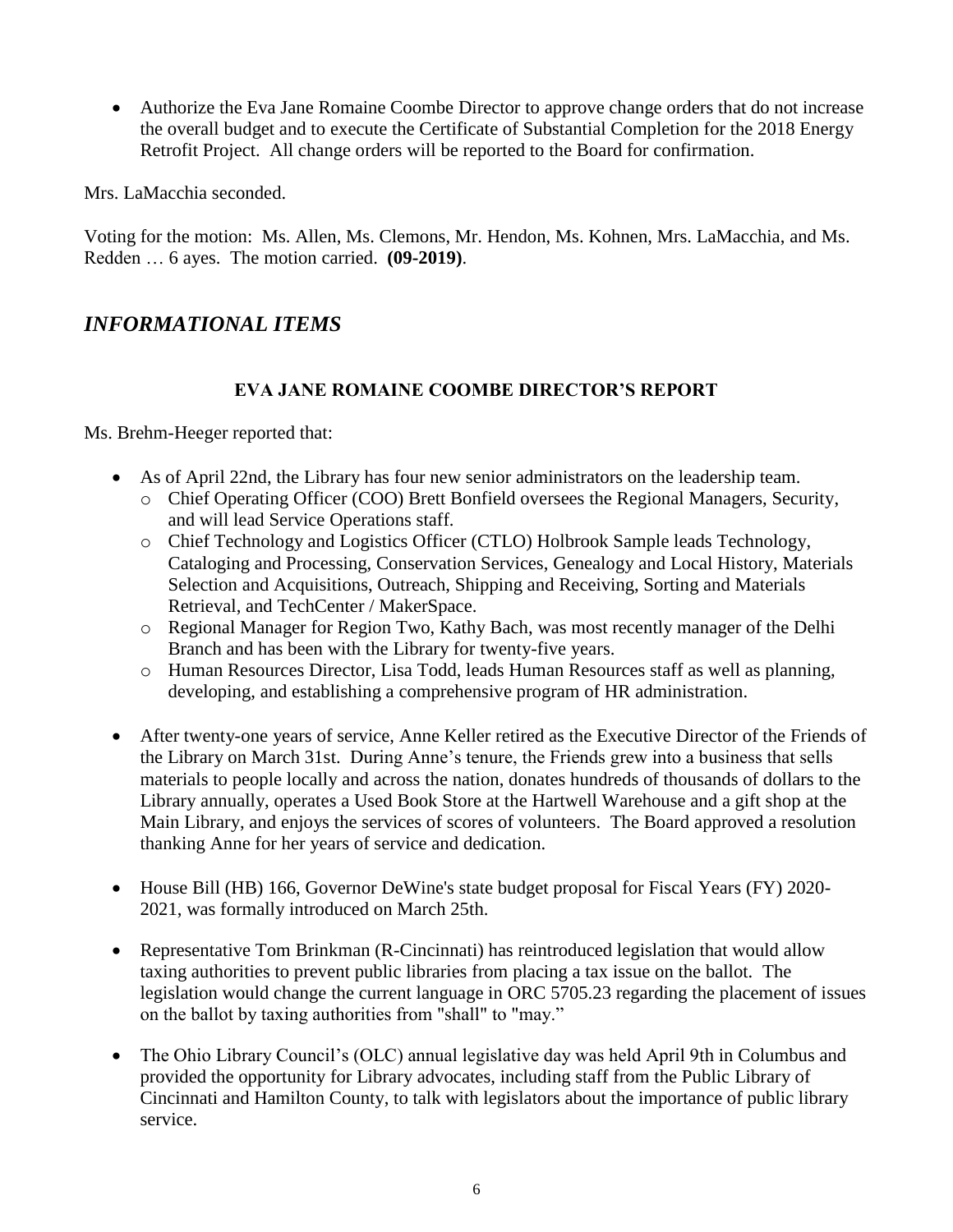- The Southwest Regional Libraries and Workforce Collaborative comprised of representatives from Workforce Boards, OhioMeansJobs (OMJ) Centers, and public libraries across the region, held their second meeting on March 28th. Discussion focused on collective efforts to serve employers and jobseekers through joint efforts of the Workforce Boards, OMJ Centers, and libraries, as well as participation from CET as they build resources to assist the community in finding jobs.
- On Saturday, February 23rd, Ms. Brehm-Heeger visited a session of Saturday Hoops, and along with a former Teen Advisory Board member, spoke to the group about the support the Library can give for being a productive, happy young person, reminding everyone that the Library is open to all. On Friday, April 5th, Ms. Brehm-Heeger spoke at the morning Bridge Series, offering the group of community and business leaders an overview of the Library's current services and an overview of our Facility Master Plan process that will help build the Next Generation Library.
- This year the Staff Development days taking place from March May and including all staff are focused on the StrengthsFinder assessment. Senior Leadership engaged in this assessment late last year. This opportunity for all staff to similarly identify their strengths, reflect on how to utilize those strengths for their own development and that of their team and the Library, is an exciting organization-wide opportunity for growth. Ms. Brehm-Heeger has been holding a series of "Coffee Klatches" designed to informally talk with staff, and has had conversations about how to incorporate this strength-based approach into the Library's organizational culture.
- Emilio Estevez's film, *the public*, set in Cincinnati and filmed predominately at the Library, had its Cincinnati premier on March 29th. The film's general release was April 5th.
- The Annual Friends of the Library Book Sale will be held at the Friends Used Book Store in Hartwell from June 1st – June 8th.
- The Anderson Township Library Association's (ATLA) Annual Used Book Sale will be held from June 21st – June 23rd at Nagel Middle School.

### **FACILITIES AND FINANCE AND AUDIT COMMITTEE REPORT**

Ms. Kohnen reported that:

- The Library closed on the Walnut Hills property next to the branch on March 11, 2019. The Library is in the process of cleaning up the lot and will be filing for the property tax exemption for 2020 (the exemptions are granted on a calendar year and the Library will be responsible for the remainder of this year's taxes).
- The 2018 Main Library Roof North Building project began the week of April 1, 2019. The Library anticipates there will be a fair amount of noise in removing the rock at the beginning of the project with some level of noise to continue during the project.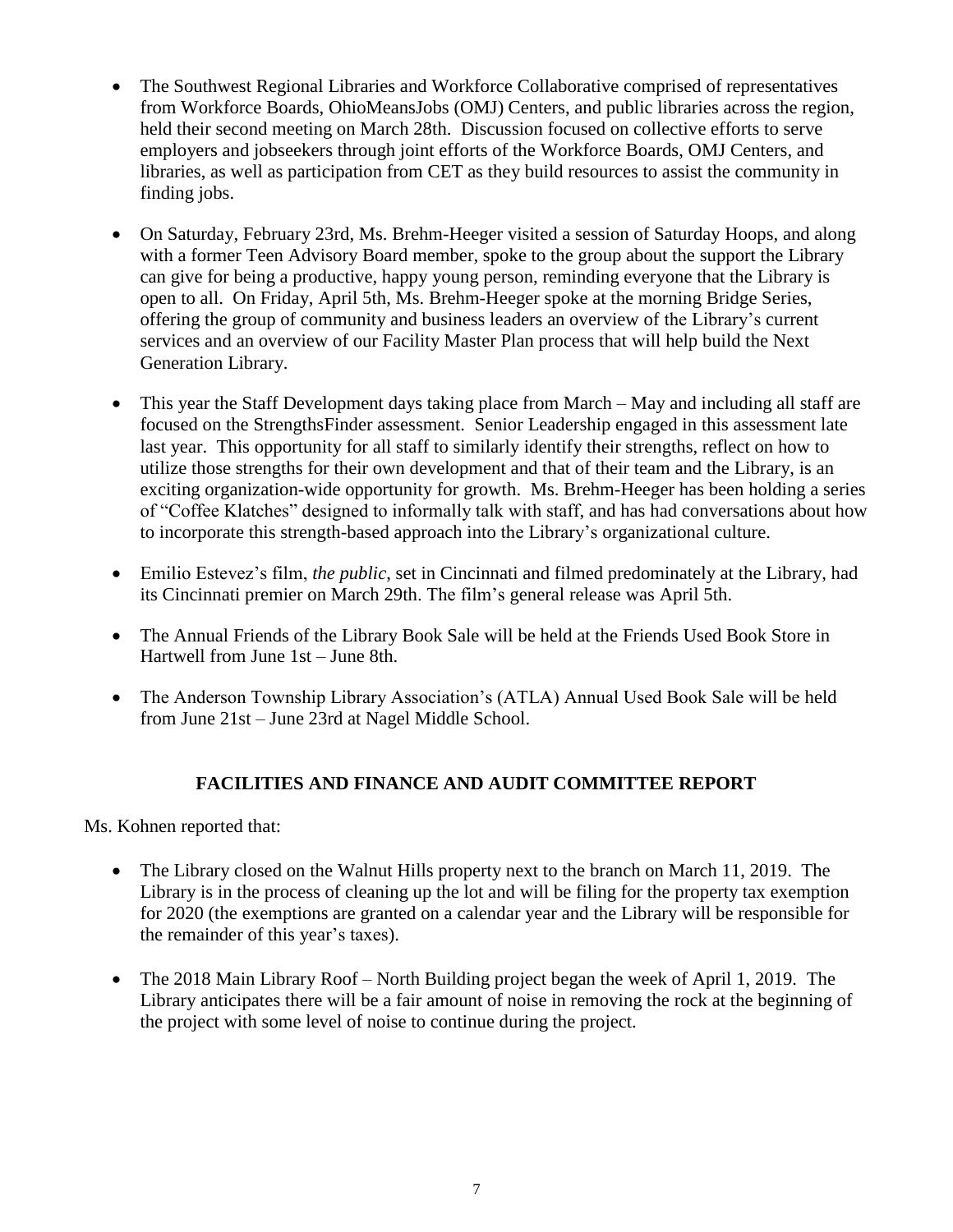### **STRATEGY COMMITTEE REPORT**

Mrs. LaMacchia reported that:

- With the recent administrative reorganization, the Strategy Department now includes Customer Experience, Education and Homework Support, and Programming along with Civic Engagement, Government Relations, Internal Communications, and Marketing.
- The Facility Master Plan project formally kicked-off in late February with meetings of the Staff Advisory Team and Community Advisory Council. On March 18th, the Library's first community forum in Walnut Hills was held with thirty-seven attendees from the community who began to explore how their library branch might be re-envisioned. Also in March, Design Impact facilitated two focus groups in Price Hill to gather input from underserved segments of the community, specifically individuals with disabilities and the Hispanic community. Preparations are underway for a community forum on April 23rd for the Madisonville Branch, and will be held at the Madisonville Recreation Center from 6:30 to 8 p.m. Preparations are also underway for two focus groups in Walnut Hills with senior citizens and residents of the Evanston community. The Library is holding a Staff Strategic Visioning Workshop on April 29th and a Community Strategic Visioning Workshop on April 30th. The Strategic Visioning Workshops will be an interactive, educational, creative, and enjoyable event led by a trio of facilitators from Group 4 Architecture, Research + Planning.

In addition, there will a community meeting on May 9, 2019 in Price Hill to present the design concepts for the Branch.

- In February, the Staff Engagement Taskforce presented its final report and recommendations to the Senior Leadership Team (SLT), and distributed them to all staff via our Intranet. Recommendations focused on staff empowerment, workplace improvement, communication, and staff retention. Report recommendations were reviewed by SLT and will be passed on to the new Human Resources Director and Chief Operating Officer once they have started their positions for further discussion and progress.
- ULC STEM Cohort: On March 13th 14th, Paula Brehm-Heeger and Lisa Soper attended a kickoff meeting for the Urban Libraries Council (ULC) Partners for Middle School STEM cohort. The Library will partner with Cincinnati Public Schools and the Greater Cincinnati STEM Collaborative to engage youth at Bond Hill Academy and the Bond Hill Branch.
- Main Library pop-up activities include:
	- o The March "Pop-Up" in the Main Library atrium focused on social services and yielded positive results.
	- o April's pop-up is being hosted by the Education and Homework Support Department, who will provide homework assistance in the atrium from 3 p.m. to 6 p.m. Monday through Thursday.
	- o In May, the Main Library atrium pop-up will focus on workforce development services and resources, and incorporate activities for In Demand Jobs Week, May 6th – May 10th.
	- o Another innovative element to the atrium pop-ups may be a partnership with Findlay Kitchen. This would include experimenting with the provision of a food cart (offering food / snacks for purchase) in the atrium for a six month trial period, as well as joint programming on topics such as small business development, healthy eating, and careers in the food industry.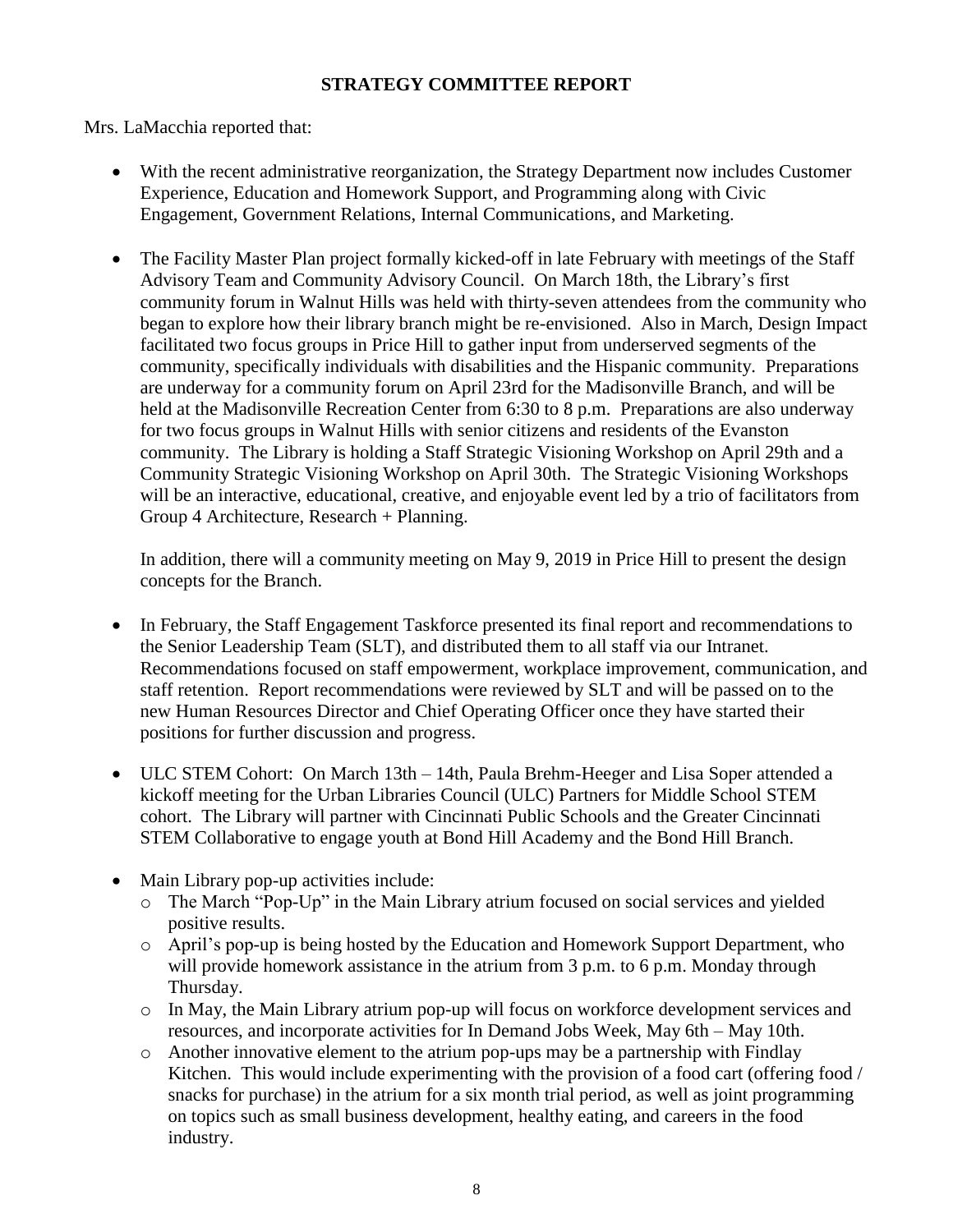- Recent / upcoming events and exhibits:
	- o *Teen Poetry Contest*: The annual contest runs April 1st April 30th.
	- o *An Evening with Nnedi Okorafor*: On Thursday, May 2nd at 7:30 p.m., the Main Library will host award-winning novelist Nnedi Okorafor. Nnedi Okorafor, who is from Cincinnati, writes African-based science fiction, fantasy, and magical realism for both youth and adults.
	- o *Ohioana 2019*: The Library, in partnership with the Hamilton County Committee of the Ohioana Library, will host their annual event honoring local authors on Sunday, April 14th at 1:30 p.m.
	- o The Library will again present Summer Adventure for customers of all ages. The goal of this program is to encourage customers to participate in reading and enrichment activities throughout the summer while staying engaged with the Library.
		- **June 1st** 8th: Explore the Arts
		- $\blacksquare$  June 9th 15th: Explore Pop Culture
		- **June 16th** 22nd: Explore Maker & Technology
		- Ullet 23-29: Explore Science
		- June 30th July 6th: Explore Your Neighborhood
		- **July 7th 13th: Explore Nature**
		- **July 14th 20th: Explore Games**
		- $\blacksquare$  July 21st 31st: Explore Sports
	- o Summer Adventure will also include:
		- Summer Meals and Snacks: The Library is partnering with UMC Food Ministries and Mt. Healthy City Schools to provide meals and snacks at the Main Library and fifteen branch locations.
		- Summer STEAM Programming: These programs are specially designed to provide opportunities for students to explore STEAM through hands-on activities. Summer enrichment opportunities such as these help battle summer learning loss and prepare students to start school in the fall ready to learn.
			- Brain Camps: Week-long camps at Main Library and eight branches for students in grades one to five.
			- Adventure Labs: Drop-in activities for students in grades one to five and six to eight at twelve Library locations.
			- STEAM Adventures Space Cadets: A ninety minute hands-on exploration of astronomy for grades one to five at all Library locations.
	- o *NASA @ My Library: Space Days*: As part of the Library's NASA @ My Library grant initiative, we are hosting Space Days at several Library locations in April and continuing throughout the year.
	- o *Pop-Up Play*: The Main Library is partnering with 3CDC to host Pop-Up Play at Washington Park, each Wednesday from 1 p.m. to 3 p.m. from May 29th – August 7th. Each week, Library staff will lead fun and educational activities for children and families in the park.
	- o *May the Fourth Art Contest*: The Library is partnering with a group of local illustrators from the Cincinnati Fan Art Collective to host a May the Fourth Art Contest. Participants are encouraged to submit their Star Wars-inspired artwork at any Library location through April 20th. The contest is open to youth ages six through eighteen.
	- o *Artists Reaching Classrooms*: The Taft Museum of Art's annual Artists Reaching Classrooms exhibition will be on view April 10th – May 17th. Students from twelve area high schools will exhibit a variety of artwork, including painting, photography, digital design, and ceramics.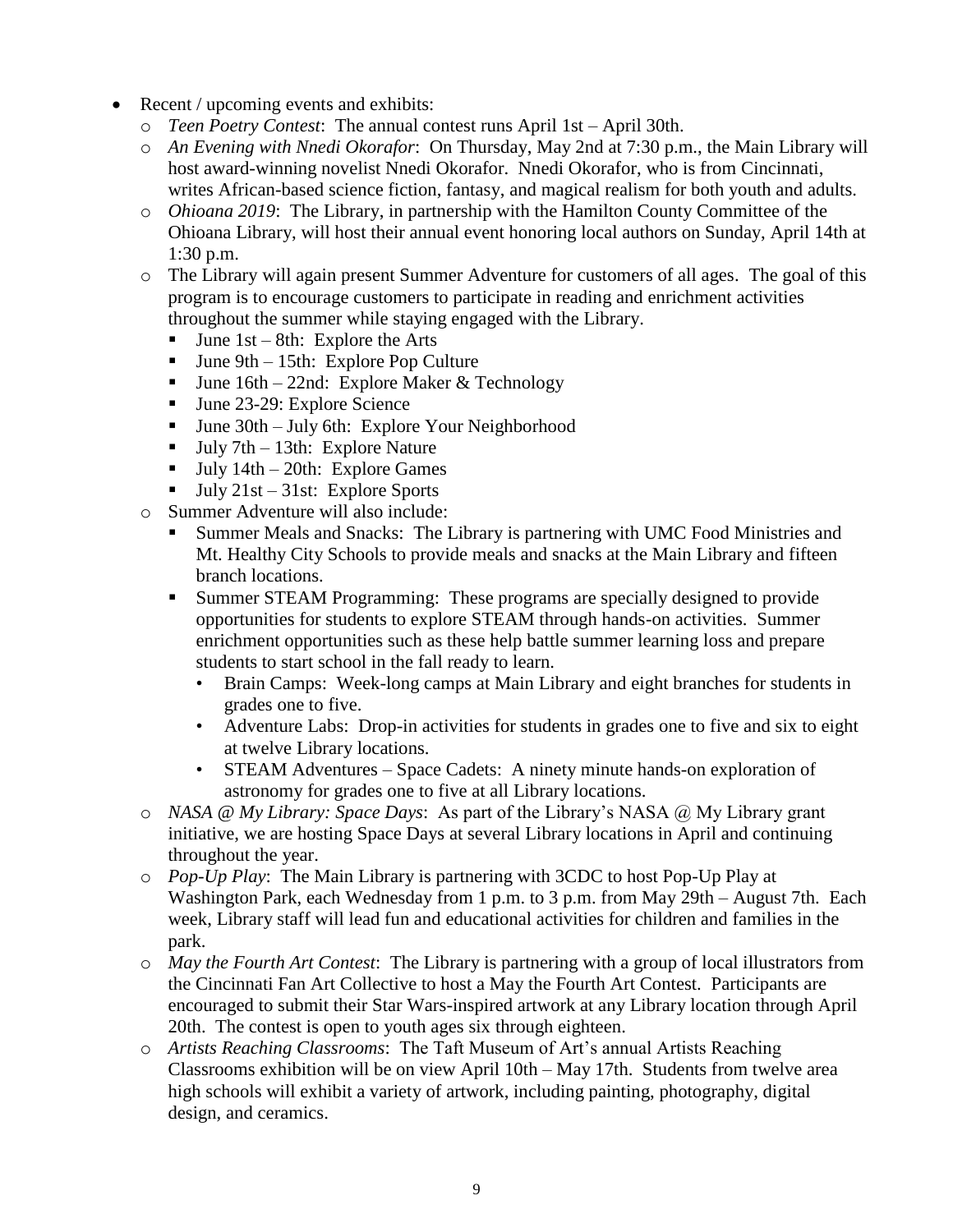- o *Design Lab*: Design LAB, Cincinnati's annual student architectural design education program and competition, will be on display at the Main Library from April 27th – May 4th.
- o *Hero Bearcats*: The Library is partnering with the University of Cincinnati to host Hero Bearcat statues at the Main Library and Corryville Branch Library to celebrate the University's Bicentennial. Hero Bearcat statues will be on display through October.
- o *Bookworks XX*: The 20th annual Cincinnati Book Arts Society (CBAS) exhibit Bookworks will be on display on the second floor connector at the Main Library from May 22nd – September 1st.

### **DEVELOPMENT COMMITTEE REPORT**

Ms. Kohnen reported that:

- The Library Foundation has applied and been approved for a grant from the Jacob G. Schmidlapp fund in support of Pop-Up Preschool. The grant focuses on several key elements of Pop-Up Preschool including early literacy, social, emotional, and language development for children; and for caregivers, modeling behaviors and activities that can be done at home. If the grant is received, we will explore the possibility of expanding the program to more Library locations in 2020, prioritizing locations that are outside of Cincinnati Public School / Preschool Promise service area and school districts where kindergarten readiness scores are low.
- The Library submitted its annual funding request to the Friends at their board meeting on February 1st and it was provisionally accepted pending final budget approval in May.

### **OPERATIONS COMMITTEE REPORT**

Ms. Redden introduced Chris Oaks, Oakley Branch Manager.

Chris reported that:

• The Oakley Branch will be celebrating its thirtieth anniversary in May 2019 amidst the backdrop of a neighborhood with rapid development and an influx of young families and professionals. In response to this growth, Chris and his staff have been creating events and classes targeted towards these demographics. These include hands-on classes, such as beer brewing and one pot meals for the culinary-minded; events such as "The Great Oakley Beard-Off," which featured history and promoted men's health in a fun way; and the popular escape room events that reach a younger audience looking for social activities featuring pop culture.

Ms. Redden reported that:

 As mentioned in the February 2019 report, the Library's Passport Application Acceptance Service is expanding to two more locations. The Corryville Branch went live on Saturday, April 6th. The Symmes Township Branch will go live on Saturday, April 20th. At branch locations the service is offered on Saturdays by appointment only.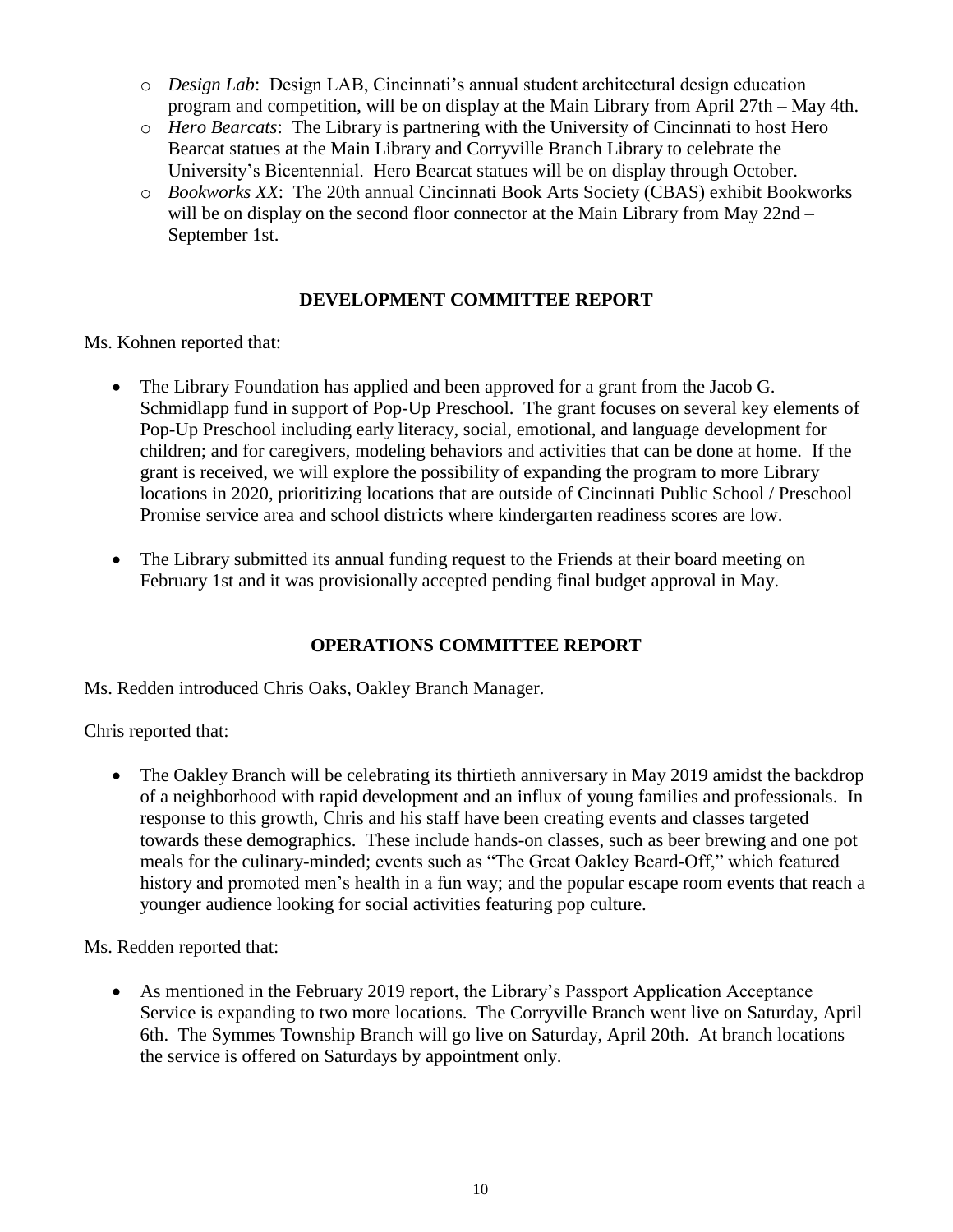### **TECHNOLOGY COMMITTEE REPORT**

Ms. Clemons reported that:

- Six charging tables will be placed in four departments at the Main Library. Customers have three charging options at the tables: iPhone, USB, and micro USB. Each table has matching chairs and four sets of the charging options to satisfy the high demand to power devices.
- A six-bay locker has been installed in TeenSpot for customers to secure their devices while they are charging. There are the same options for charging as the charging tables, as well as a regular electric plug to meet the variety of charging needs customers have expressed.
- In late April, the Library will trial a "Lucky Day" collection at the Main Library. Customers will be able to check out in-demand titles from the Lucky Day display in the atrium without waiting or putting the book on hold. If successful, the Library may expand Lucky Day collections, as budget permits.
- All staff email accounts and calendars have been converted to Office 365. This will allow the staff of the Library to roll out and use the suite of communication and productivity tools that make up Office 365, such as Teams, To-Do, and Yammer.

### **HUMAN RESOURCES COMMITTEE REPORT**

Ms. Allen reported that:

- On Friday, February 15, 2019 at 10:38 a.m. Human Resources (HR) Manager, Kyla Hardin received an EEOC charge via email. The charge of discrimination based on age and disability was filed by Vigee Becker. As of the writing of this update (March 29, 2019), a response to the charge is being prepared in collaboration with attorney Matt Wagner.
- April 9th was National Library Workers' Day, where the Library celebrates and recognizes all library workers. This is a day that communities across the country recognize the valuable contributions made by library workers. National Library Workers' Day honors the Library's staff for their commitment to serve with excellence. This year, all staff could have any existing overdue fines removed from their cards, and Managers received a thank-you card with a Kroger gift card to use for their staff. The Staff Morale and Recognition Team also sponsored activities throughout the week, encouraging staff to take part in the celebration.
- The Library's ArtsWave Annual Community Campaign ended on March 3rd. Staff contributed \$3,704 during this year's campaign, which exceeded our goal of \$3,500.
- Research and work toward the new Educational Assistance Plan has continued over the past several months. Recommendations and options are being finalized and will be discussed with the new Human Resources Director with the intention of presenting to the Human Resources Committee before June.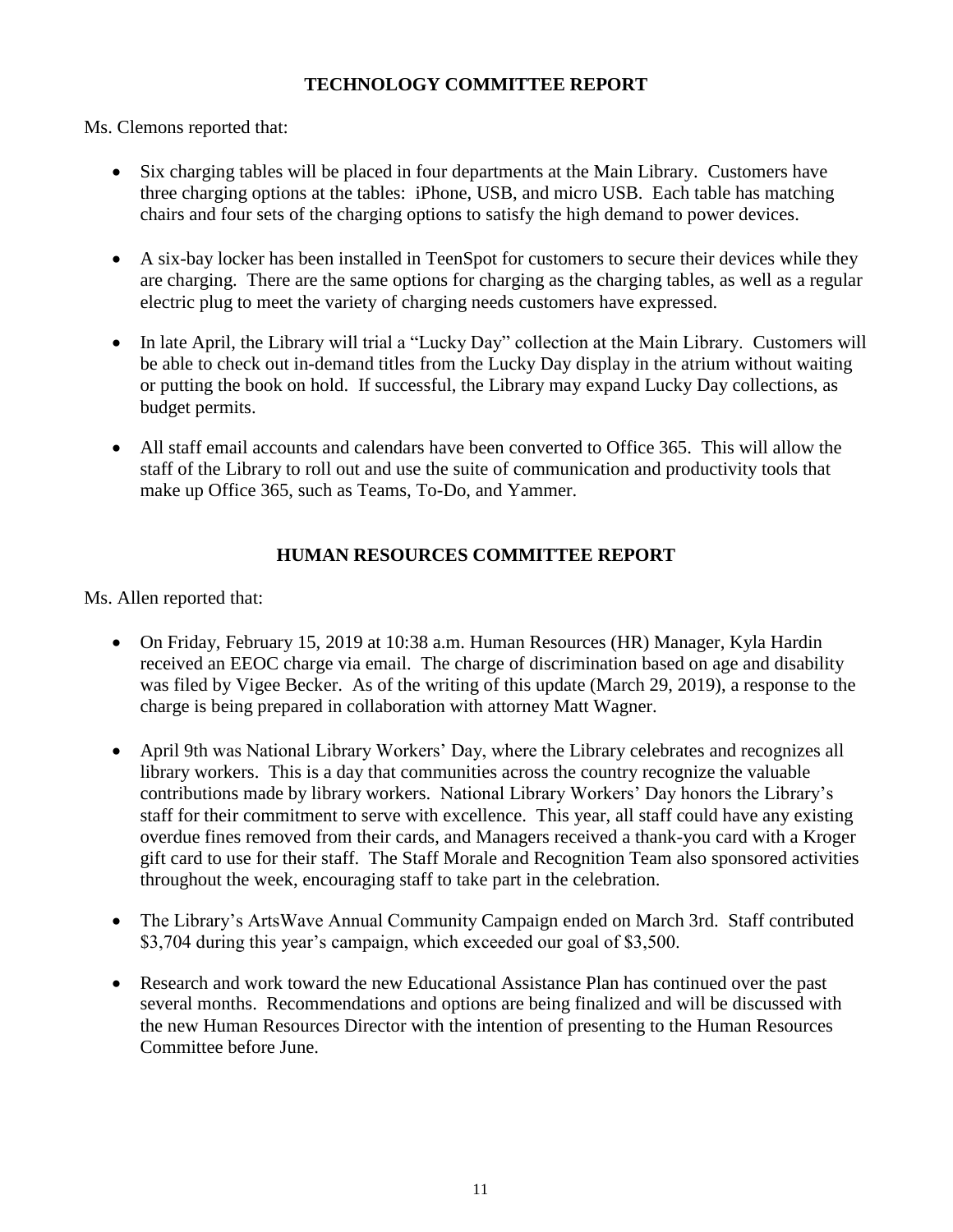## *CONSENT AGENDA ITEMS*

Mrs. LaMacchia moved the Board approve the consent agenda as follows:

- Minutes of the Regular Meeting held February 12, 2019.
- Monthly Financial Reports for the periods ending February 28, 2019 and March 31, 2019.
- Marketing Board Report February 2019 and March 2019.
- Contributions, Gifts, and Donations February 2019 and March 2019.

# **CONTRIBUTIONS, GIFTS, AND DONATIONS RECEIVED GREATER THAN \$1000**

February 1, 2019 - March 31, 2019

| 2/5/2019  | Thomas R. Schiff Foundation   | Fotofocus Grant #2                          | \$6,300.00     |
|-----------|-------------------------------|---------------------------------------------|----------------|
| 2/27/2019 | <b>MLK</b> Coalition          | ML King Fund support                        | 1,000.00<br>S. |
| 3/8/2019  | <b>Library Foundation</b>     | Homework Help - Dater Foundation            | \$50,000.00    |
| 3/8/2019  | Library Foundation            | Support for Summer Adventure                | \$24,869.35    |
| 3/29/2019 | Library Foundation            | <b>Annual Caldecott Gift</b>                | \$1,000.00     |
| 3/29/2019 | <b>Library Foundation</b>     | Annual Eva Jane Romaine Coombe distribution | \$39,732.29    |
| 3/29/2019 | Library Foundation            | Annual Mary S. Stern Lecture distribution   | \$43,860.21    |
| Various   | Friends of the Public Library | <b>Support for Programs</b>                 | 4,296.38       |

Personnel Change Report reflects changes through March 23, 2019.

#### **Personnel Change Report**

| <b>Action</b> | <b>Full Name</b>         | Agency                               | <b>Job Title</b>                     | <b>FTE</b> | Grade | <b>Effective Date</b> |
|---------------|--------------------------|--------------------------------------|--------------------------------------|------------|-------|-----------------------|
| Appointment   | Bay, Melissa A           | Monfort Heights<br><b>Branch</b>     | Shelver                              | 0.30       | 01    | 01/27/2019            |
| Appointment   | Bodenstein,<br>Shannon M | Loveland Branch                      | Shelver                              | 0.30       | 01    | 01/27/2019            |
| Appointment   | Bryant, Emma-Rose<br>K   | <b>Walnut Hills</b><br><b>Branch</b> | <b>Library Services</b><br>Assistant | 0.60       | 03    | 01/27/2019            |
| Appointment   | Easterling, Douglas<br>H | <b>St Bernard Branch</b>             | Shelver                              | 0.30       | 01    | 01/27/2019            |
| Appointment   | Heindel, Kim C           | Hyde Park Branch                     | Shelver                              | 0.30       | 01    | 01/27/2019            |
| Appointment   | Hogue, Lemuel J          | <b>Youth Services</b>                | Shelver                              | 0.60       | 01    | 01/27/2019            |
| Appointment   | Jaafari, Leila A         | <b>Youth Services</b>                | Shelver                              | 0.60       | 01    | 01/27/2019            |
| Appointment   | Price, Heather N         | West End Branch                      | <b>Library Services</b><br>Assistant | 1.00       | 03    | 01/27/2019            |
| Appointment   | Richter, Michael S       | <b>Youth Services</b>                | Senior Library<br>Services Assistant | 0.50       | 04    | 01/27/2019            |
| Appointment   | Toft, Anne C             | North Central<br><b>Branch</b>       | <b>Library Services</b><br>Assistant | 0.50       | 03    | 01/27/2019            |
| Appointment   | Cordier, Michelle R      | Madeira Branch                       | Shelver                              | 0.30       | 01    | 02/10/2019            |
| Appointment   | Garza, Carys V           | Madeira Branch                       | <b>Library Services</b><br>Assistant | 0.50       | 03    | 02/10/2019            |
| Appointment   | Gerhardt, Abigayle<br>M  | <b>Cheviot Branch</b>                | <b>Library Services</b><br>Assistant | 0.50       | 03    | 02/10/2019            |
| Appointment   | Hubbard, Stephona<br>J   | Sharonville Branch                   | <b>Library Services</b><br>Assistant | 0.50       | 03    | 02/10/2019            |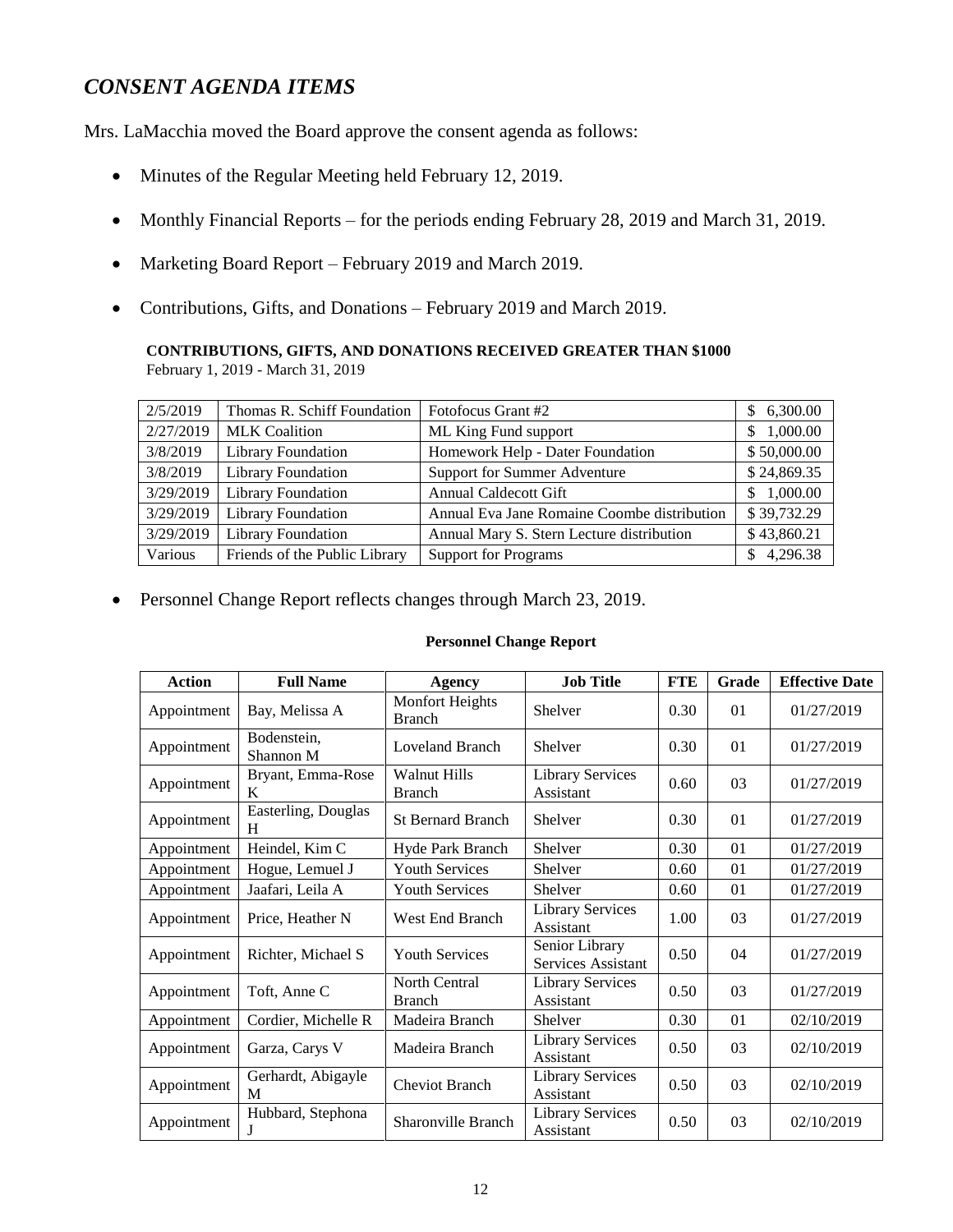| Appointment | Janssen, Kasie L              | Conservation<br>Services                              | Senior<br>Conservation<br>Assistant  | 1.00 | 04 | 02/10/2019 |
|-------------|-------------------------------|-------------------------------------------------------|--------------------------------------|------|----|------------|
| Appointment | Lamb, Jacob S                 | Madeira Branch                                        | Shelver                              | 0.30 | 01 | 02/10/2019 |
| Appointment | Lane, Dashawn L               | Shipping $&$<br>Receiving                             | <b>Truck Driver</b>                  | 1.00 | 03 | 02/10/2019 |
| Appointment | TenEyck, Judith J             | <b>Bond Hill Branch</b>                               | Teen Librarian                       | 0.50 | 07 | 02/10/2019 |
| Appointment | Walker, Carroll W             | Maintenance<br>Services                               | Maintenance<br>Technician            | 1.00 | 05 | 02/10/2019 |
| Appointment | Bauer, Amy R                  | Norwood Branch                                        | <b>Library Services</b><br>Assistant | 0.50 | 03 | 02/24/2019 |
| Appointment | Clark, Kelsey N               | <b>Blue Ash Branch</b>                                | <b>Library Services</b><br>Assistant | 0.50 | 03 | 02/24/2019 |
| Appointment | Dudak, Leah T                 | Popular Library                                       | Reference<br>Librarian               | 1.00 | 07 | 02/24/2019 |
| Appointment | Fagan, Marygrace<br>M         | Symmes Township<br><b>Branch</b>                      | Shelver                              | 0.30 | 01 | 02/24/2019 |
| Appointment | Gay, Ryan M                   | Northside Branch                                      | Teen Librarian                       | 1.00 | 07 | 02/24/2019 |
| Appointment | Hedrick, Bailey D             | Corryville Branch                                     | Shelver                              | 0.30 | 01 | 02/24/2019 |
| Appointment | Largent, Madeleine<br>E       | Avondale Branch                                       | Homework Help<br>Aide                | 0.30 | 01 | 02/24/2019 |
| Appointment | Rolfert, Heather A            | North Central<br><b>Branch</b>                        | Shelver                              | 0.30 | 01 | 02/24/2019 |
| Appointment | Sadler, Miranda R             | Avondale Branch                                       | Teen Librarian                       | 1.00 | 07 | 02/24/2019 |
| Appointment | Wood, Max W                   | Sharonville Branch                                    | <b>Library Services</b><br>Assistant | 0.60 | 03 | 02/24/2019 |
| Appointment | McPherson,<br>Kennedy L       | Corryville Branch                                     | <b>Library Services</b><br>Assistant | 0.50 | 03 | 03/10/2019 |
| Appointment | Perry, Olivia R               | Mt. Healthy<br><b>Branch</b>                          | Shelver                              | 0.30 | 01 | 03/10/2019 |
| Appointment | Richmond, Erin E              | Genealogy & Local<br>History                          | Senior Library<br>Services Assistant | 0.50 | 04 | 03/10/2019 |
| Appointment | Sheehy, Kelly L               | Marketing                                             | <b>Content Specialist</b>            | 1.00 | 07 | 03/10/2019 |
| Change      | Trame, Mary                   | Sorting $\overline{\&}$<br><b>Materials Retrieval</b> | Page                                 | 1.00 | 01 | 01/27/2019 |
| Change      | Dovel, Abigail L              | Hyde Park Branch                                      | <b>Library Services</b><br>Assistant | 0.50 | 03 | 01/27/2019 |
| Change      | Newmark-Weishan,<br>Catherine | Deer Park Branch                                      | Teen Librarian                       | 1.00 | 07 | 01/27/2019 |
| Change      | Clark, Eric C                 | Virtual Information<br>Center                         | <b>Library Services</b><br>Assistant | 1.00 | 03 | 02/10/2019 |
| Change      | Powell, Megan N               | Madisonville<br><b>Branch</b>                         | Senior Library<br>Services Assistant | 1.00 | 04 | 02/10/2019 |
| Change      | Adams, Linda J                | Wyoming Branch                                        | Teen Librarian                       | 1.00 | 07 | 02/24/2019 |
| Change      | Allen, Malonna D              | College Hill<br><b>Branch</b>                         | <b>Library Services</b><br>Assistant | 0.50 | 03 | 02/24/2019 |
| Change      | Kitchen, Rosalee A            | Delhi Township<br><b>Branch</b>                       | Children's<br>Librarian              | 1.00 | 07 | 03/10/2019 |
| Demotion    | Reed, Jessica                 | Northside Branch                                      | <b>Library Services</b><br>Assistant | 1.00 | 03 | 03/10/2019 |
| Departure   | Havlin, Katlyn N.             | <b>Clifton Branch</b>                                 | Shelver                              | 0.30 | 01 | 02/05/2019 |
| Departure   | Abbatiello, Amy L.            | Covedale Branch                                       | <b>Library Services</b><br>Assistant | 0.60 | 03 | 02/08/2019 |
| Departure   | Eallonardo,<br>Magdalene A.   | Reading Branch                                        | Shelver                              | 0.30 | 01 | 02/09/2019 |
| Departure   | Wreath-Canterbury,<br>Sara L. | <b>Clifton Branch</b>                                 | Senior Library<br>Services Assistant | 0.50 | 04 | 02/09/2019 |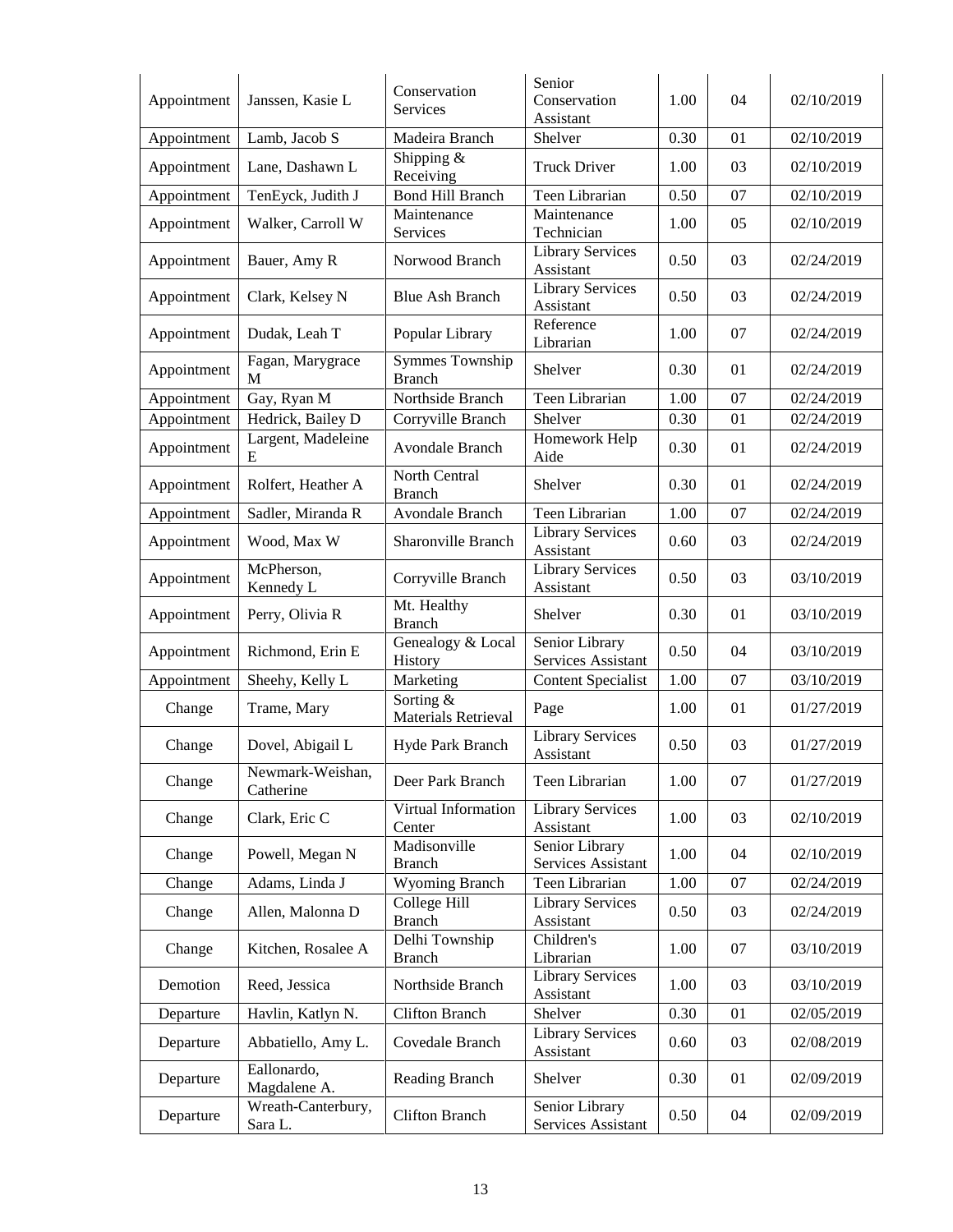| Departure | Egan, Kevin M.                 | Safety & Security<br>Services         | <b>Security Guard</b>                | 1.00 | 05 | 02/11/2019 |
|-----------|--------------------------------|---------------------------------------|--------------------------------------|------|----|------------|
| Departure | Dietz, Michaela G.             | Madeira Branch                        | Shelver                              | 0.30 | 01 | 02/12/2019 |
| Departure | Kennedy-English,<br>Michael S. | <b>Service Operations</b>             | Floater                              | 1.00 | 05 | 02/15/2019 |
| Departure | Walker, Carroll W.             | Maintenance<br>Services               | Maintenance<br>Technician            | 1.00 | 05 | 02/15/2019 |
| Departure | Allison, Carl A.               | <b>Human Resources</b>                | Human Resources<br>Director          | 1.00 | 14 | 02/22/2019 |
| Departure | Dressman, Jeremy<br>S.         | <b>HVAC Services</b>                  | <b>HVAC</b><br>Technician            | 1.00 | 06 | 02/22/2019 |
| Departure | Perry, Thomas J.               | Hyde Park Branch                      | Shelver                              | 0.30 | 01 | 02/27/2019 |
| Departure | Byrd, Anthony R.               | Information<br>Technology             | PC App Spec /<br>Altiris Admin       | 1.00 | 07 | 03/01/2019 |
| Departure | Rayburn, Anna E.               | Madeira Branch                        | Shelver                              | 0.30 | 01 | 03/02/2019 |
| Departure | Wilson, Erin E.                | Genealogy & Local<br>History          | <b>Digital Services</b><br>Assistant | 1.00 | 05 | 03/06/2019 |
| Departure | Mechley, Jonathan<br>D.        | West End Branch                       | Senior Library<br>Services Assistant | 1.00 | 04 | 03/12/2019 |
| Departure | Wood, Sean C.                  | Sorting &<br>Materials Retrieval      | Page                                 | 1.00 | 01 | 03/13/2019 |
| Departure | Eastman, Anne C.               | Information &<br>Reference Dept       | Senior Library<br>Services Assistant | 0.50 | 04 | 03/15/2019 |
| Departure | Easterling, Sheridan<br>K.     | Groesbeck Branch                      | <b>Library Services</b><br>Assistant | 0.60 | 03 | 03/22/2019 |
| Departure | McDowell, Jamilah<br>I.        | Anderson Branch                       | <b>Library Services</b><br>Assistant | 1.00 | 03 | 03/23/2019 |
| Promotion | Adkins, Charles M              | Maintenance<br>Services               | Maintenance<br>Technician            | 1.00 | 05 | 01/27/2019 |
| Promotion | Chatterjee, Sagoree            | <b>Blue Ash Branch</b>                | Senior Branch<br>Manager             | 1.00 | 10 | 02/24/2019 |
| Promotion | Mell, Kurt R                   | <b>Loveland Branch</b>                | <b>Library Services</b><br>Assistant | 0.50 | 03 | 02/24/2019 |
| Promotion | Sample, Holbrook H             | Service Operations                    | Chief Tech &<br>Logistics Officer    | 1.00 | 14 | 02/24/2019 |
| Promotion | Wilson, Ella B                 | <b>Clifton Branch</b>                 | Senior Library<br>Services Assistant | 0.50 | 04 | 02/24/2019 |
| Promotion | Thomas, Songhay                | <b>Elmwood Place</b><br><b>Branch</b> | Senior Library<br>Services Assistant | 1.00 | 04 | 03/10/2019 |

*1/27/19 - 3/23/19*

- Statistical Report for March 2019.
- Top Ten Circulating Titles for March 2019.
- Investment Report (summary of invested balances) as of February 28, 2019 and March 31, 2019.